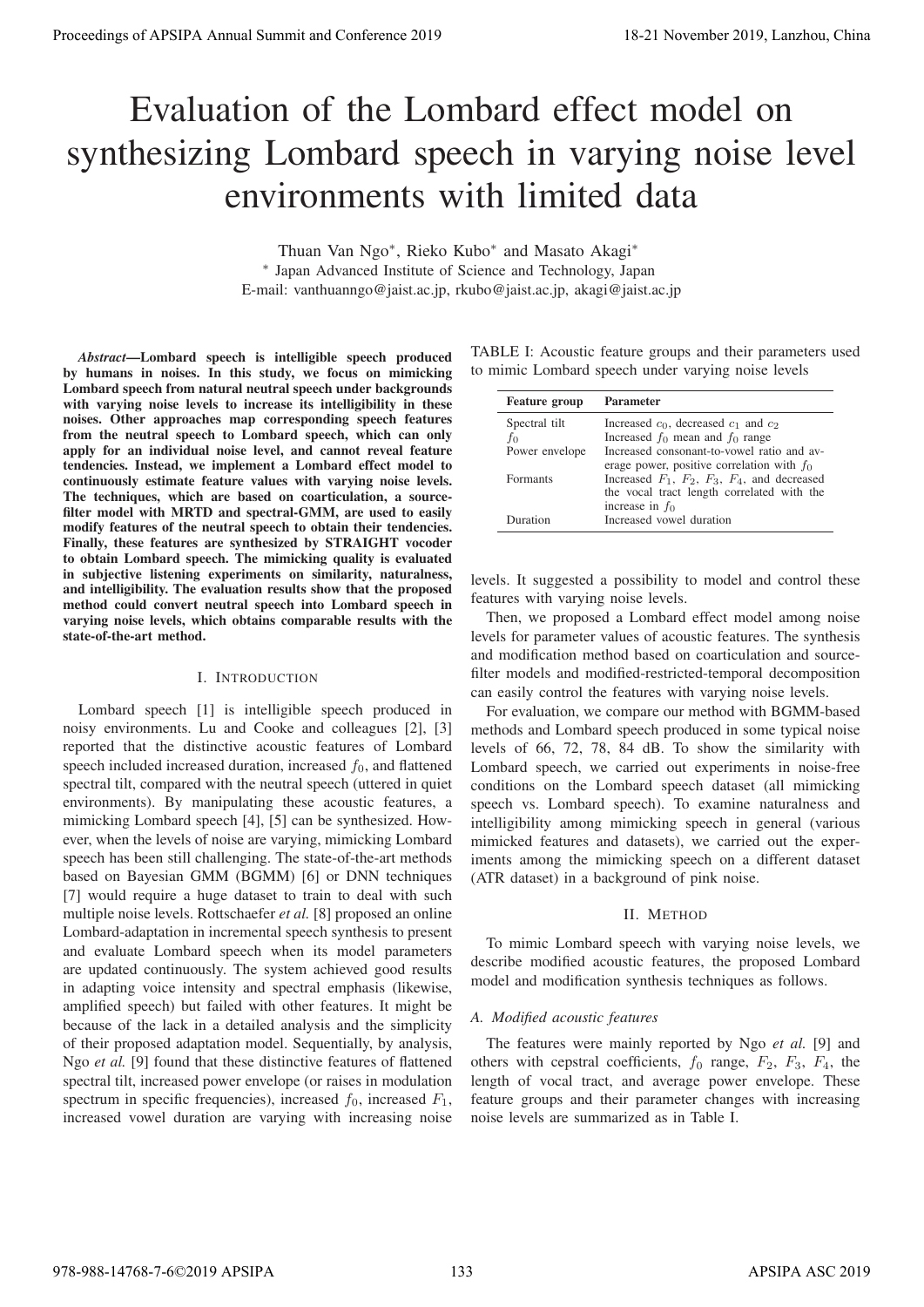

Fig. 1: Lombard effect model of acoustical parameter values  $\psi$  in log scale depending on the noise level x. K indicates the upper or lower limit, to which the saturation approximates,  $x_0$  indicates the noise level, at which the drastic change to Lombard speech occurs.

#### *B. Lombard effect model*

We updated our previous model [10] based on the model reported by Hodgson *et al.* [11], in which the Lombard effect represents the relationship between the constitutional factors of environments with noise levels. Our model represents the relationship between acoustical parameter values and noise levels. It was estimated with a drastic change around 66 dB [11] and a saturation started from 90 dB as shown in Fig. 1 and Eq 1.

$$
\psi(x) = \frac{K}{(C + e^{-B(x - x_0)})^{1/v}}
$$
(1)

By applying this model, for each acoustical parameter, a model function was estimated by non-linear least square fit (lsqcurvefit in Matlab) with initial values of  $(K, C, B, v)$  =  $(K_0, 1, B_0, 1)$ .  $K_0$  = maximum of the estimated values if the changing tendency of the values with noise levels was realized to be increased, and vice versa i.e. the minimum of that values.  $B_0$  was set equal to the linear slope estimating these values. The lower and upper bound are  $(-\infty, 0, 0, 0)$ ,  $(\infty, \infty, \infty, \infty)$ respectively with a step size of  $10^{-6}$ . The root mean square errors of the fitting were about 1.3 dB, 0.1 dB, and 0.1 dB for  $c_0$ ,  $c_1$ , and  $c_2$  of spectral tilt respectively, 0.04 dB for power envelope, 1 Hz for all  $F_1$ ,  $F_2$  and  $f_0$ , and 1ms for duration. The errors were small to compare with variations of acoustical parameter values among noise levels. Proceeding of APSIPA Annual Summit at Co-Go-Go-ZH19<br>
Proceedings of  $2^{2}$ <br>
Proceedings of  $2^{2}$ <br>
Conference 2019<br>
Conference 2019<br>
Conference 2019<br>
Conference 2019<br>
Conference 2019<br>
Conference 2019<br>
Conference 2019<br>
Con

#### *C. Modification synthesis techniques*

In an addition to STRAIGHT [12], we used the following techniques to extract and modify features.

*1) Modified restricted temporal decomposition:* MRTD [13] is mainly applied to spectral feature to decompose and interpolate temporal information and spectral parameters at some specific time locations. The spectra are decomposed into event targets (which are spectral parameters) and event



Fig. 2: Locations to extract event targets in temporal decomposition, based on coarticulation model. STM indicates the spectral transition rate of the phoneme. FSTM1 and FSTM2 are respectively the derivatives of STM on the first and second halve.

functions (which are temporal information used in the interpolation). We extended the decomposition and interpolation to other features. To represent coarticulation better, we used the same event function of the spectral feature to interpolate all features. Modifications were carried on event targets of each feature, excepting the scaling of duration was done by modifying the event functions.

*2) Coarticulation model for MRTD:* The coarticulation effect of two consecutive phonemes is critical in perceiving natural sound. Therefore, a model of this effect (Figure 2) become important as well. According to Nghia *et al.* [14], in a phoneme, it has five locations: two boundaries, two transitions, and a nuclei center to represent the coarticulated transition regions. The nuclei center is the minimal point of the spectral transition rate (STM) of the phoneme. The transitions are respectively minimal and maximal points of the derivatives of each half of the STM. Those points were locations to extract event targets in temporal decomposition for modeling the phonemes and modifying features to Lombard speech.

*3) Source filter model with cepstrum-based spectral tilt and spectral-GMM-based vocal tract spectrum:* This model precisely decomposes and modifies spectral tilt and formants. The tilt was estimated by a smooth cepstrum, which is represented by three first coefficients  $c_0$ ,  $c_1$ , and  $c_2$ . The vocal tract spectrum was divided into two parts: the positive (peaks) and negative (dips) components after subtracting  $c_0$ ,  $c_1$  and  $c_2$ . They were further modeled by spectral-GMM [15]. The modification of  $F_1$ ,  $F_2$ ,  $F_3$ ,  $F_4$  (the formant frequencies were estimated by using KARMA [16]) and the length of the vocal tract were done on the positive component, while the negative one was preserved.

*4) Fujisaki model to control*  $f_0$ :  $f_0$  was parameterized and controlled by Fujisaki model [17], [18]. In the model,  $f_0$  baseline Fb, amplitude of accent commands (Aa) were increased, the amplitude of phase commands were varied to obtain the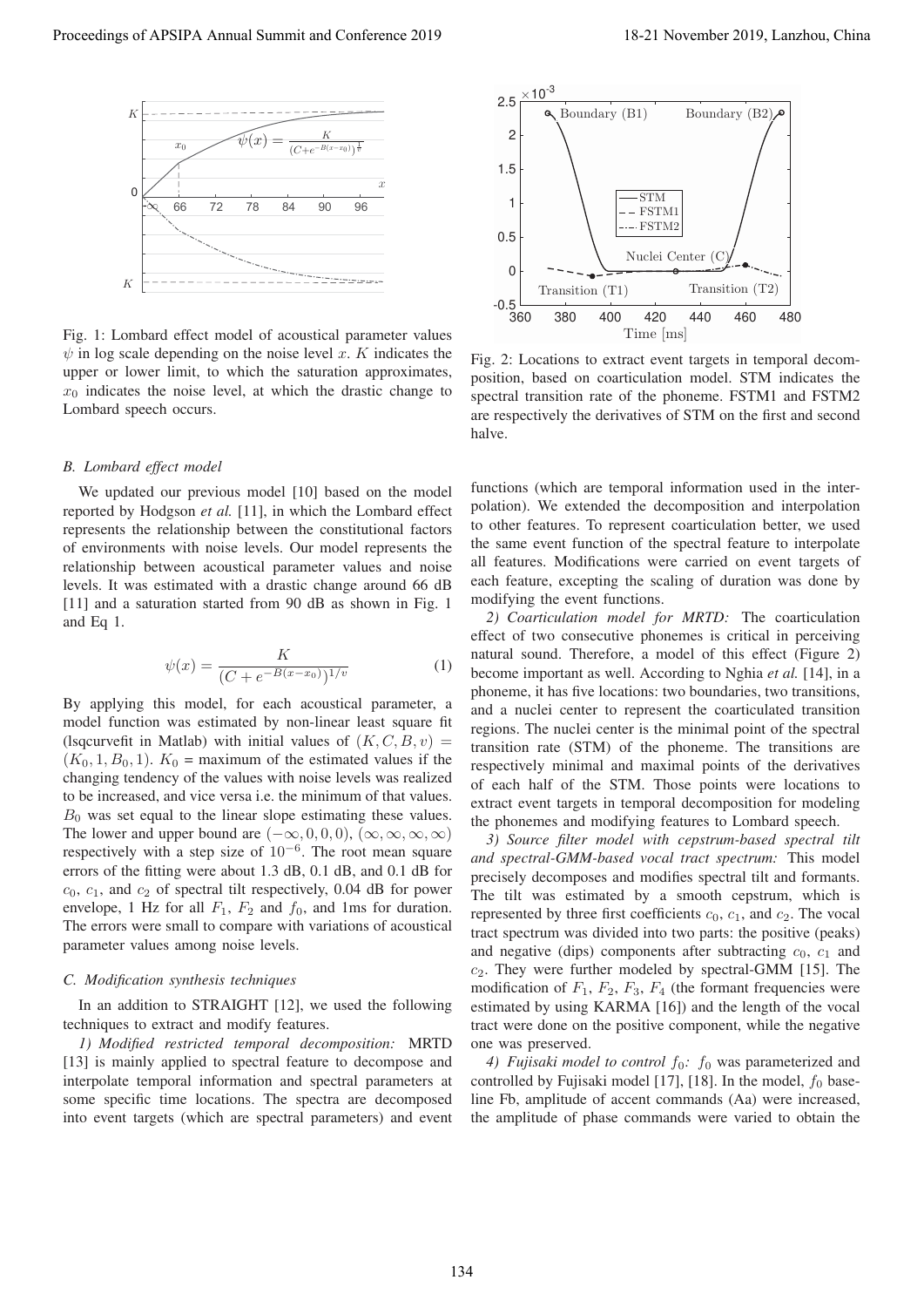*5) Target prediction model to control power envelope:* Power envelope was parameterized by the second order damping modeling, in which the parameter *target* was used to control power envelope portions to expected powers. The *target* was extracted using target prediction model [19], [20].

In short, duration was controlled by event functions. Spectral tilt was modified by cepstral coeffients. Formants were modified by spectral-GMM.  $f_0$  was modified by using Fujisaki model. Power envelope was controlled by the target of the second order damping model. After all features were modified, they were used to synthesize the mimicking Lombard speech by STRAIGHT.

### III. LISTENING EXPERIMENTS

To evaluate our models with any noise levels, there are two main experiments: similarity, and intelligibility and naturalness.

## *A. Experiments of similarity*

The purpose of this experiment was to compare our model with BGMM in a mean of resembling Lombard speech.

*1) Speech material:* Speech material was drawn from the recorded speech (both Lombard speech produced at 66, 72, 78, 84 dB noise levels and neutral speech) [21]. 105 Japanese words (4-mora) of a male and a female were taken.

*2) Speech types:* BGMM-based methods had two types: Glottal vocoder-based (called GlottalBGMM) and STRAIGHT-based (called STRAIGHTBGMM) synthesis. In both, the modified features were spectral tilt,  $f_0$ , duration, and power envelope. In addition, we synthesized two more types: ProposedF0Tilt and ProposedF0TiltFormant. The former's modified features were *spectral tilt*,  $f_0$ , duration, and power envelope. The latter's modified features were *spectral tilt*, <sup>f</sup><sup>0</sup>, *Formants*, duration, and power envelope. In total, it had four mimicking types: GottalBGMM, STRAIGHTBGMM, ProposedF0Tilt, and ProposeF0TiltFormant.

*3) Listeners:* Twelve native Japanese including 9 males and 3 females from 23 to 25 years old (a mean of 24) with no report of hearing problems.

*4) Procedure:* The complete set was 105 words in both Lombard speech and four mimicking types mentioned above produced at 4 noise levels: 66, 72, 78, 84 dB noise levels. A stimulus was a pair of concatenated the mimicking speech and Lombard speech with the same content. There were 1680 stimuli in total (105 words x 4 pair types x 4 noise levels). Each listener was assigned 64 pairs at a specific noise level using balanced design. Each pair type/noise level was listened by the same number of listeners. The listeners were asked to evaluate how the mimicking speech resemble Lombard speech in a five scale (1: none, 2: little, 3: moderately, 4: much, 5: very much) by clicking the correspondent buttons.

The experiment was carried out in a sound-proof room with a high-quality headphone (STAX SL51-2216) connected with a desktop computer via an amplifier (STAX SRM-1/MK-2). The amplifier was used to set an exact noise level for the



Fig. 3: Similarity of the mimicking speech. The bar and error values indicate the mean and standard deviation among listeners. The values of similarity mean 1: none, 2: little, 3: moderately, 4: much, 5: very much similar to Lombard speech

test measured by a sound level meter (hand-held analyzer type 2250 Bruel. & Kjar), which had been calibrated. Before carrying the experiment, listeners were familiarized with Lombard speech by listening Lombard and neutral speech.

*5) Results and discussion:* Figure 3 shows the results of similarity to Lombard of the mimicking speech. Throughout all noise levels, the similarity scores decreased by STRAIGHT-BGMM, ProposedF0Tilt, ProposedF0TiltFormant, and Glottal-BGMM repectively. ProposedF0Tilt seemed comparable with STRAIGHTBGMM. It could be seen that the Lombard effect model could help to obtain a similar result with the statistical methods. The results shows that proposed model could correctly represent Lombard speech with varying noise levels.

# *B. Experiments of naturalness and intelligibility*

The purpose of this experiment was to evaluate the intelligibility and the naturalness of the mimicking speech by our model compared with BGMM-based methods when different set of features are modified. This might reveal some clues to improve intelligibility and naturalness for the speech in noise. The experiment was carried out in the other dataset without Lombard speech. This also proved the generality of our proposed model.

*1) Speech material:* Speech material was drawn from the ATR dataset. 384 words (3-mora) of neutral speech of six different speakers (3 males, 3 females)

*2) Speech types:* We used four types: ProposedTilt, ProposedF0Tilt, ProposedTiltFormant, and ProposedF0TiltFormant. ProposedTilt's modified features were *spectral tilt*, duration and and power envelope. ProposedF0Tilt's modified features were *spectral tilt*,  $f_0$ , duration and power envelope. ProposedTiltFormants's modified features were *spectral tilt*, *Formants*, duration and power envelope Lastly, ProposedF0TiltFormants's modified features were  $f_0$ , *spectral tilt*, *Formants*, duration and power envelope. We chose STRAIGHTBGMM as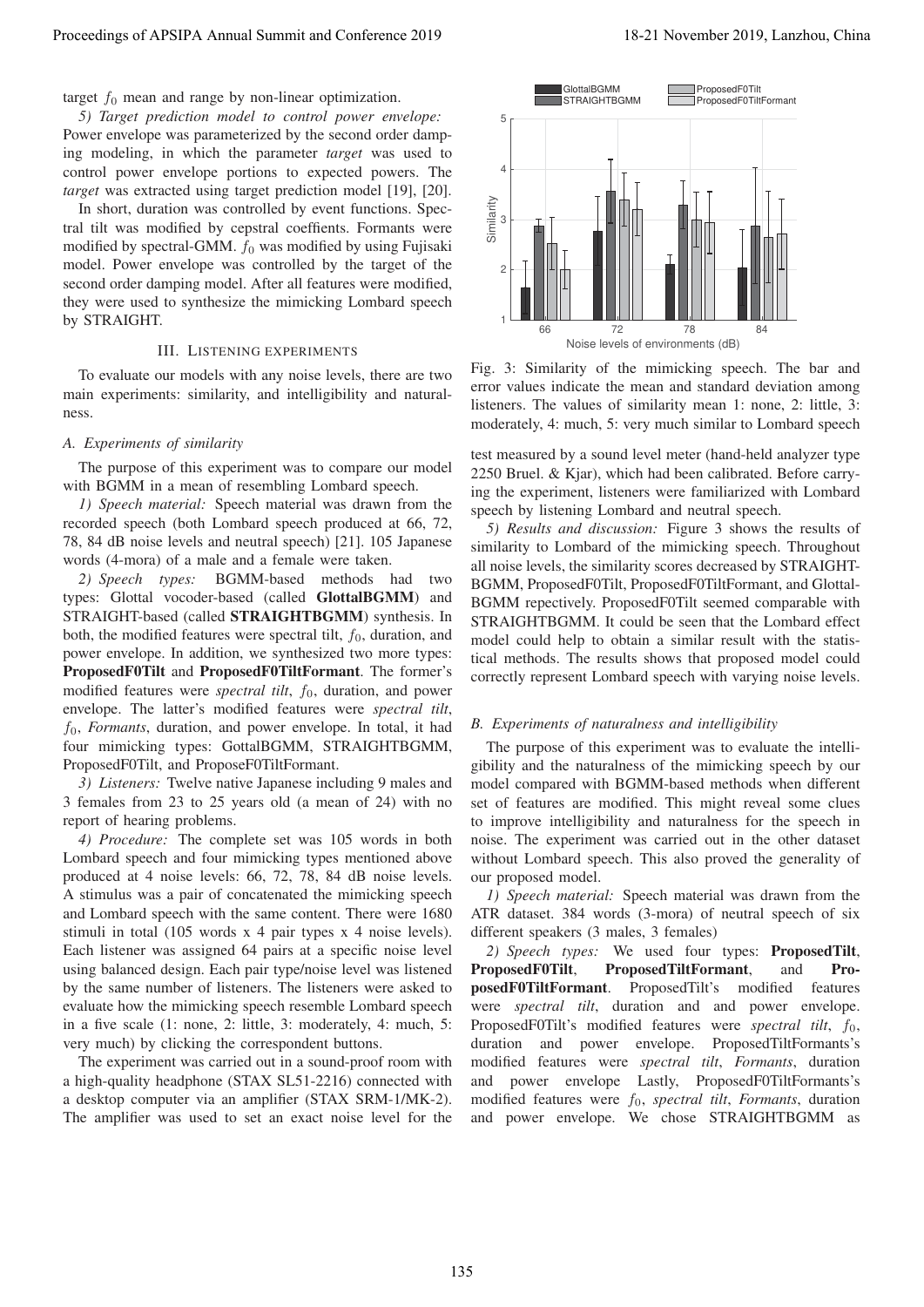a reference due to the same vocoder. In total, it had 5 types: STRAIGHTBGMM, ProposedTilt, ProposedF0Tilt, ProposeTiltFormant, and ProposeF0TiltFormant.

*3) Listeners:* Seven native Japanese including 5 males and 2 females from 22 to 25 years old (a mean of 23.57) with no report of hearing problems.

*4) Maskers:* Pink noise [22] at 4 noise levels: 66, 72, 78, 84 dB had been used, thus there were 4 maskers.

*5) Procedure:* The complete set was 7680 stimuli (384 words x 5 speech types x 4 noise level maskers). Within a test of intelligibility or naturalness, 60 unique words were assigned to one listener at each noise level. Each listener listened to all 4 noise levels in an increasing order. They did the intelligibility test and naturalness test in sequence.

- Intelligibility: During this task, the stimulus was played only one time. The listeners were asked to write down the word they heard by using a keyboard. They clicked the next button to continue.
- Naturalness: During this task, the stimulus could be played again, the listeners were asked to evaluate their feeling of naturalness (human voices) in four scales (1: unnatural, 2: rather unnatural, 3: rather natural, 4: natural) by clicking the correspondent buttons. The next stimulus would be played immediately after that.
- *6) Results and discussion:*
- Intelligibility

Figure 4 shows the results that only with the modification of spectral tilt, our method obtained a comparable result with STRAIGHTBGMM. With the modification of the other feature sets, it obtained lower intelligibility. However, throughout all noise levels, the scores are varied in a similar way. This might be due to some interactions among features rather than the proposed model. Therefore, the proposed model still well contributed to this intelligible adaption with varying noise levels, which represented Lombard speech.

**Naturalness** 

Figure 5 shows the results among different feature sets. Our method with the modification of spectral tilt showed a comparable result with STRAIGHTBGMM. With the modification of the other feature sets, it obtained lower naturalness. It could be explained by effects of the modification of some parameter features rather than the proposed model. For an example, the modified  $f_0$  range might cause wrong pitch accents, thus reduced the naturalness. Therefore, it could be seen that the proposed model still worked in this evaluation.

## IV. CONCLUSIONS

In this paper, we have presented the concept of the Lombard effect model with varying noise levels and its application with the modification-synthesis method. The method was based on coarticulation and source filter model and MRTD with spectral-GMM, which can easily control features with multiple noise levels. The results showed that our method can be comparable with the state-of-the-art method. The proposed model



Fig. 4: Intelligibility of the speech when various features are mimicked, i.e. percentage of correctly answered mora in a word. The bar and error values indicate the mean and standard deviation of among participants.



Fig. 5: Naturalness of the speech when various features are mimicked. The bar and error values indicate the mean and standard deviation among participants. The values of naturalness mean 1: unnatural, 2: rather unnatural, 3: rather natural, 4: natural.

has correctly represented Lombard speech with varying noise levels. Specifically, at a fixed noise level, the state-of-the-art method could be better. When noise levels are continuous, it cannot adapt features to the noise levels. Otherwise, our model can interpolate Lombard speech with any noise levels. In order to obtain better intelligibility and naturalness, we aim to improve our modification methods in f0 contour and formants in future work. This Lombard effect model is expected to be used in an extrapolation model for an even better intelligible speech based on Lombard speech.

#### V. ACKNOWLEDGEMENTS

This work was supported by SECOM Science and Technology foundation and JST-Mirai Program (Grant Number: JPMJMI18D1).